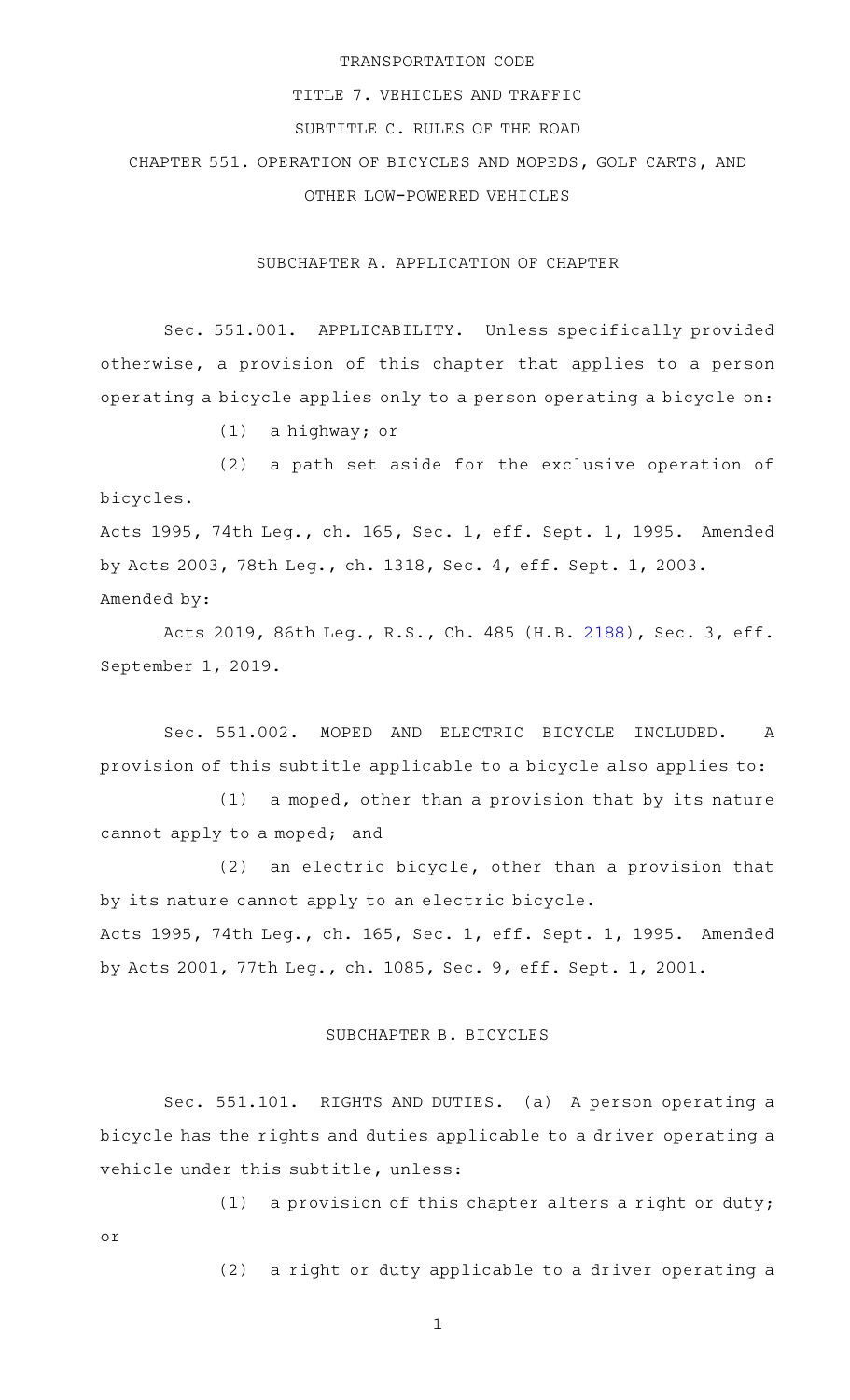vehicle cannot by its nature apply to a person operating a bicycle.

(b) A parent of a child or a guardian of a ward may not knowingly permit the child or ward to violate this subtitle. Acts 1995, 74th Leg., ch. 165, Sec. 1, eff. Sept. 1, 1995.

Sec. 551.102. GENERAL OPERATION. (a) A person operating a bicycle shall ride only on or astride a permanent and regular seat attached to the bicycle.

(b) A person may not use a bicycle to carry more persons than the bicycle is designed or equipped to carry.

(c) A person operating a bicycle may not use the bicycle to carry an object that prevents the person from operating the bicycle with at least one hand on the handlebars of the bicycle.

(d) A person operating a bicycle, coaster, sled, or toy vehicle or using roller skates may not attach either the person or the bicycle, coaster, sled, toy vehicle, or roller skates to a streetcar or vehicle on a roadway.

Acts 1995, 74th Leg., ch. 165, Sec. 1, eff. Sept. 1, 1995.

Sec. 551.103. OPERATION ON ROADWAY. (a) Except as provided by Subsection (b), a person operating a bicycle on a roadway who is moving slower than the other traffic on the roadway shall ride as near as practicable to the right curb or edge of the roadway, unless:

(1) the person is passing another vehicle moving in the same direction;

(2) the person is preparing to turn left at an intersection or onto a private road or driveway;

 $(3)$  a condition on or of the roadway, including a fixed or moving object, parked or moving vehicle, pedestrian, animal, or surface hazard prevents the person from safely riding next to the right curb or edge of the roadway; or

(4) the person is operating a bicycle in an outside lane that is:

 $(A)$  less than 14 feet in width and does not have a designated bicycle lane adjacent to that lane; or

(B) too narrow for a bicycle and a motor vehicle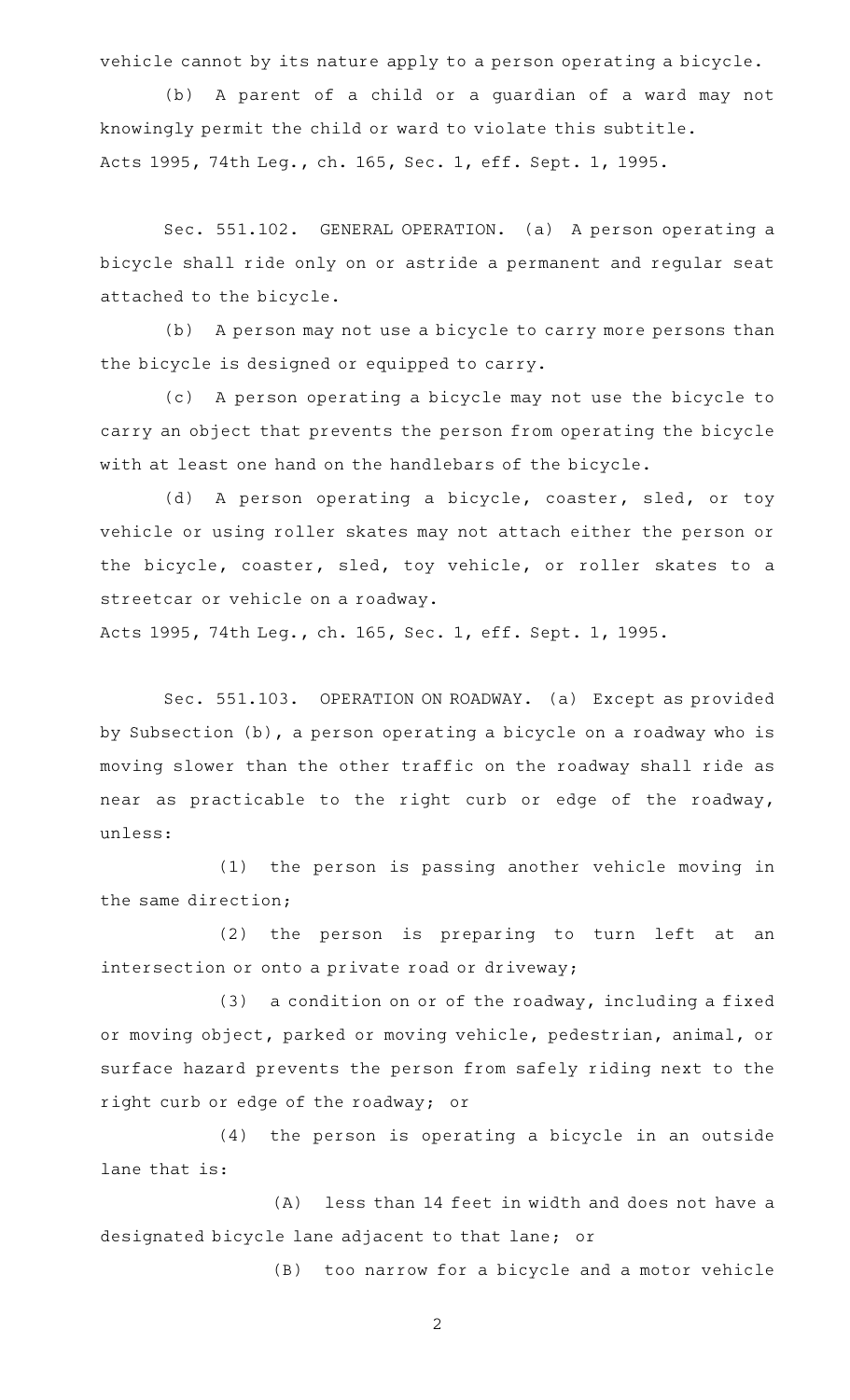to safely travel side by side.

(b) A person operating a bicycle on a one-way roadway with two or more marked traffic lanes may ride as near as practicable to the left curb or edge of the roadway.

(c) Persons operating bicycles on a roadway may ride two abreast. Persons riding two abreast on a laned roadway shall ride in a single lane. Persons riding two abreast may not impede the normal and reasonable flow of traffic on the roadway. Persons may not ride more than two abreast unless they are riding on a part of a roadway set aside for the exclusive operation of bicycles.

(d) Repealed by Acts 2001, 77th Leg., ch. 1085, Sec. 13, eff. Sept. 1, 2001.

Acts 1995, 74th Leg., ch. 165, Sec. 1, eff. Sept. 1, 1995. Amended by Acts 2001, 77th Leg., ch. 1085, Sec. 10, 13, eff. Sept. 1, 2001.

Sec. 551.104. SAFETY EQUIPMENT. (a) A person may not operate a bicycle unless the bicycle is equipped with a brake capable of making a braked wheel skid on dry, level, clean pavement.

(b) A person may not operate a bicycle at nighttime unless the bicycle is equipped with:

(1) a lamp on the front of the bicycle that emits a white light visible from a distance of at least 500 feet in front of the bicycle; and

 $(2)$  on the rear of the bicycle:

 $(A)$  a red reflector that is:

(i) of a type approved by the department; and

(ii) visible when directly in front of lawful upper beams of motor vehicle headlamps from all distances from 50 to 300 feet to the rear of the bicycle; or

 $(B)$  a lamp that emits a red light visible from a distance of 500 feet to the rear of the bicycle. Acts 1995, 74th Leg., ch. 165, Sec. 1, eff. Sept. 1, 1995. Amended by Acts 2001, 77th Leg., ch. 1085, Sec. 11, eff. Sept. 1, 2001.

Sec. 551.105. COMPETITIVE RACING. (a) In this section, "bicycle" means a nonmotorized vehicle propelled by human power.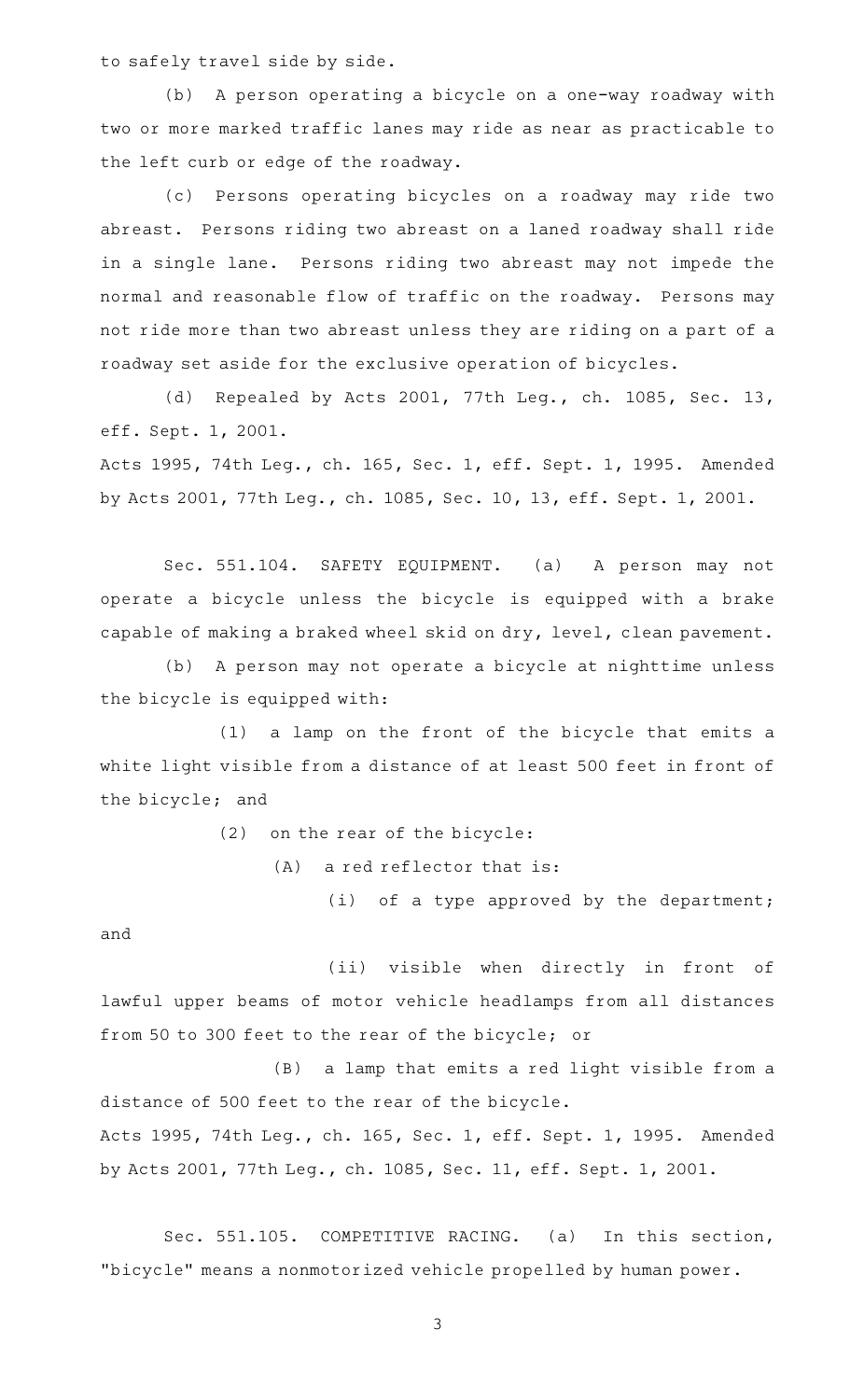(b) A sponsoring organization may hold a competitive bicycle race on a public road only with the approval of the appropriate local law enforcement agencies.

(c) The local law enforcement agencies and the sponsoring organization may agree on safety regulations governing the movement of bicycles during a competitive race or during training for a competitive race, including the permission for bicycle operators to ride abreast.

Acts 1995, 74th Leg., ch. 165, Sec. 1, eff. Sept. 1, 1995.

Sec. 551.106. REGULATION OF BICYCLES BY DEPARTMENT OR LOCAL AUTHORITY. (a) The department or a local authority may not prohibit the operation of an electric bicycle:

(1) on a highway that is used primarily by motor vehicles; or

 $(2)$  in an area in which the operation of a nonelectric bicycle is permitted, unless the area is a path that:

 $(A)$  is not open to motor vehicles; and

(B) has a natural surface tread made by clearing and grading the native soil without adding surfacing materials.

(b) The department or a local authority may:

(1) prohibit the operation of a bicycle on a sidewalk; and

(2) establish speed limits for bicycles on paths set aside for the exclusive operation of bicycles and other paths on which bicycles may be operated.

(c) The department may establish rules for the administration of this section if necessary. Added by Acts 2001, 77th Leg., ch. 1085, Sec. 12, eff. Sept. 1, 2001.

Amended by:

Acts 2019, 86th Leg., R.S., Ch. 485 (H.B. [2188](http://www.legis.state.tx.us/tlodocs/86R/billtext/html/HB02188F.HTM)), Sec. 5, eff. September 1, 2019.

Sec. 551.107. OPERATION OF ELECTRIC BICYCLE. (a) Subtitles A, B, and D and Chapter [551A](http://www.statutes.legis.state.tx.us/GetStatute.aspx?Code=TN&Value=551A) do not apply to the operation of an electric bicycle.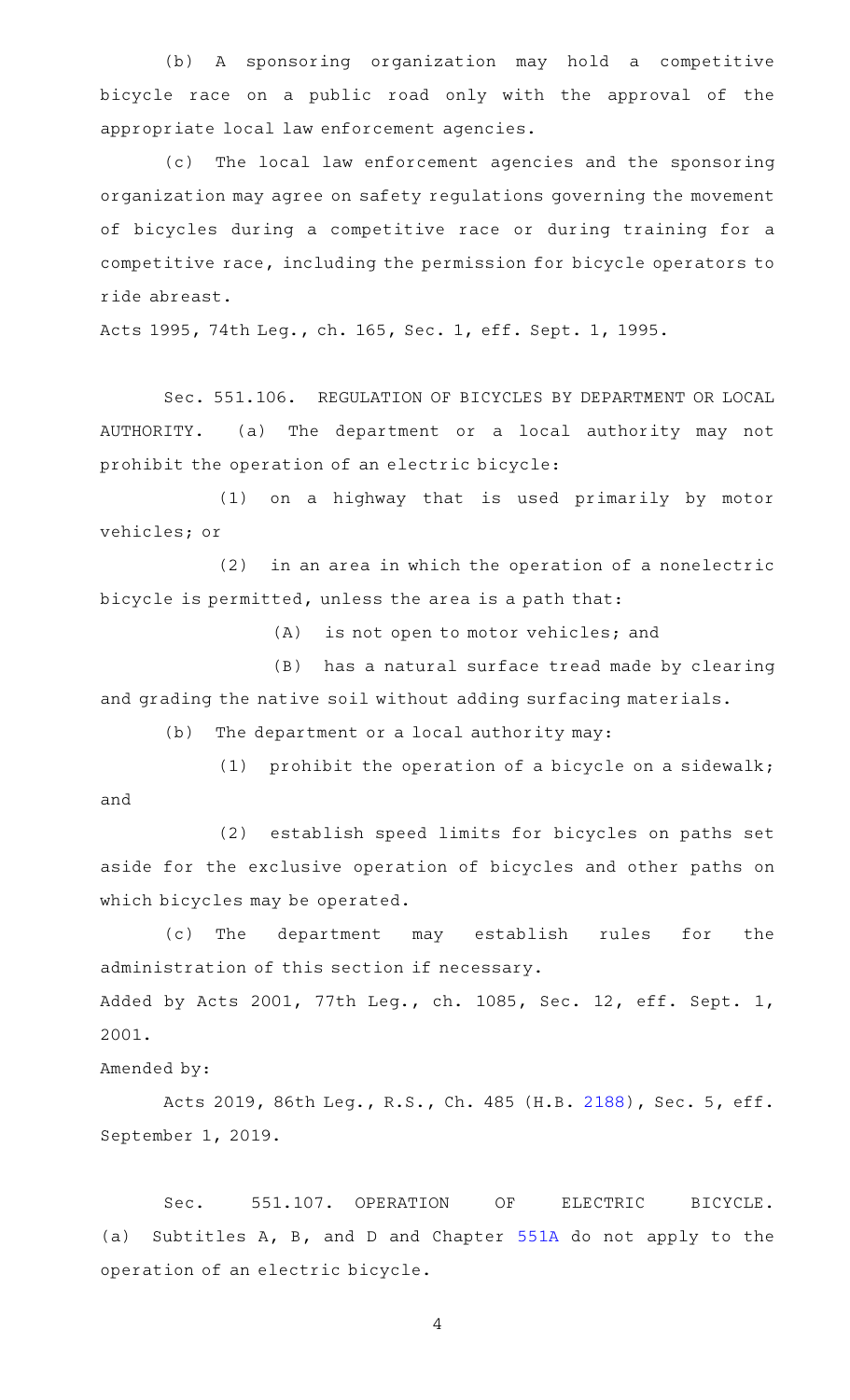(b) A person may not operate an electric bicycle unless the electric motor disengages or ceases to function either:

(1) when the operator stops pedaling; or

(2) when the brakes are applied.

(c) A person may not operate a Class 3 electric bicycle, as defined by Section [664.001,](http://www.statutes.legis.state.tx.us/GetStatute.aspx?Code=TN&Value=664.001) unless the person is at least 15 years of age. This subsection does not prohibit a person who is under 15 years of age from riding on a Class 3 bicycle as a passenger. Added by Acts 2019, 86th Leg., R.S., Ch. 485 (H.B. [2188](http://www.legis.state.tx.us/tlodocs/86R/billtext/html/HB02188F.HTM)), Sec. 6, eff. September 1, 2019.

Amended by:

Acts 2021, 87th Leg., R.S., Ch. 915 (H.B. [3607\)](http://www.legis.state.tx.us/tlodocs/87R/billtext/html/HB03607F.HTM), Sec. 20.007, eff. September 1, 2021.

SUBCHAPTER C. ELECTRIC PERSONAL ASSISTIVE MOBILITY DEVICES

Sec. 551.201. DEFINITION. In this subchapter, "electric personal assistive mobility device" means a two non-tandem wheeled device designed for transporting one person that is:

 $(1)$  self-balancing; and

(2) propelled by an electric propulsion system with an average power of 750 watts or one horsepower.

Added by Acts 2003, 78th Leg., ch. 1318, Sec. 5, eff. Sept. 1, 2003.

Sec. 551.202. OPERATION ON ROADWAY. (a) A person may operate an electric personal assistive mobility device on a residential street, roadway, or public highway with a speed limit of 30 miles per hour or less only:

(1) while making a direct crossing of a highway in a marked or unmarked crosswalk;

 $(2)$  where no sidewalk is available; or

(3) when so directed by a traffic control device or by a law enforcement officer.

(b) A person may operate an electric personal assistive mobility device on a path set aside for the exclusive operation of bicycles.

(c)AAAny person operating an electric personal assistive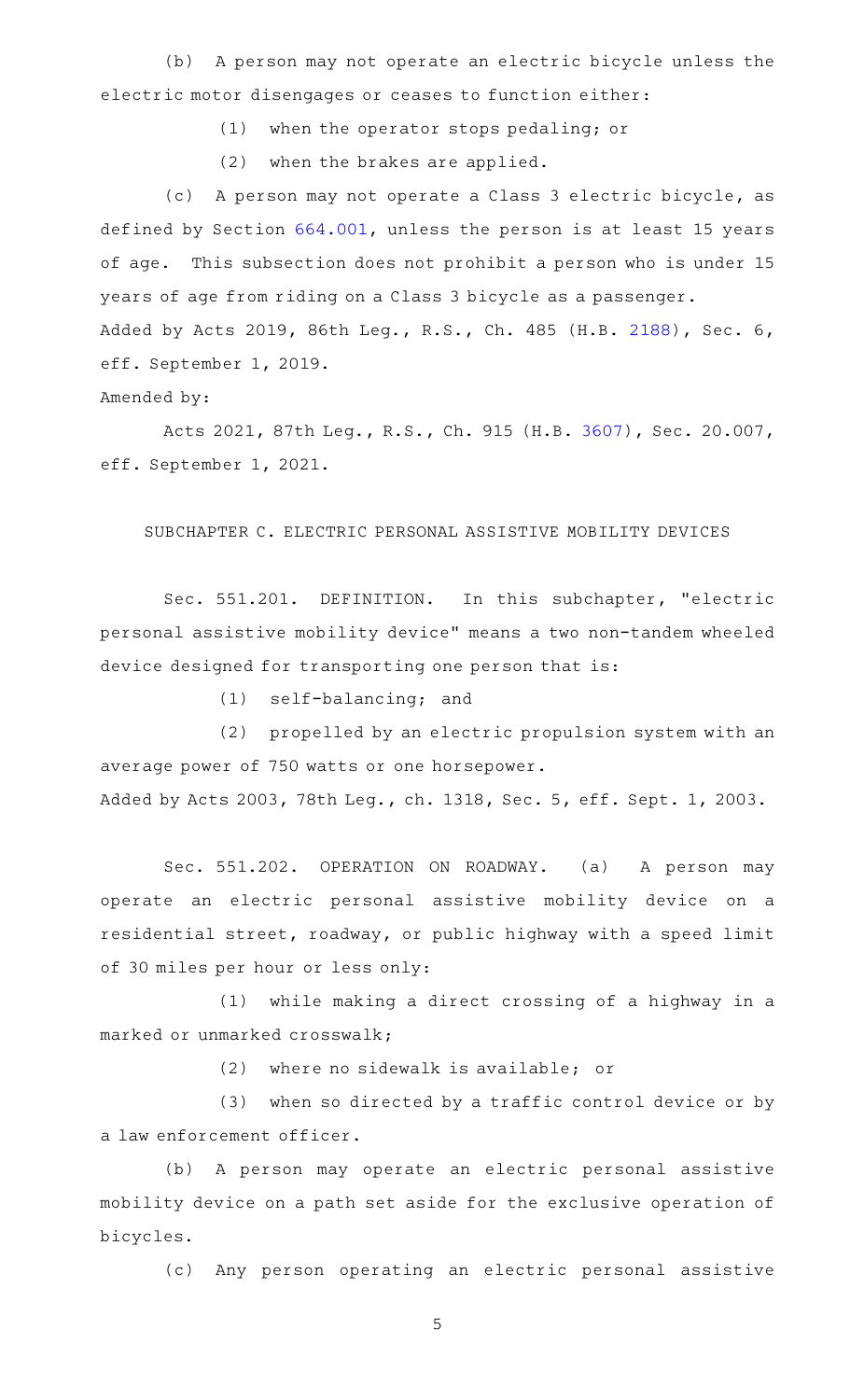mobility device on a residential street, roadway, or public highway shall ride as close as practicable to the right-hand edge.

(d) Except as otherwise provided by this section, provisions of this title applicable to the operation of bicycles apply to the operation of electric personal assistive mobility devices.

Added by Acts 2003, 78th Leg., ch. 1318, Sec. 5, eff. Sept. 1, 2003.

Sec. 551.203. SIDEWALKS. A person may operate an electric personal assistive mobility device on a sidewalk. Added by Acts 2003, 78th Leg., ch. 1318, Sec. 5, eff. Sept. 1, 2003.

### SUBCHAPTER D. NEIGHBORHOOD ELECTRIC VEHICLES

Sec. 551.301. DEFINITION. In this subchapter, "neighborhood electric vehicle" means a vehicle that can attain a maximum speed of 35 miles per hour on a paved level surface and otherwise complies with Federal Motor Vehicle Safety Standard 500 (49 C.F.R. Section 571.500).

Added by Acts 2003, 78th Leg., ch. 1320, Sec. 7, eff. Sept. 1, 2003; Acts 2003, 78th Leg., ch. 1325, Sec. 19.07, eff. Sept. 1, 2003. Amended by:

Acts 2005, 79th Leg., Ch. 281 (H.B. [2702](http://www.legis.state.tx.us/tlodocs/79R/billtext/html/HB02702F.HTM)), Sec. 2.86, eff. June 14, 2005.

Acts 2005, 79th Leg., Ch. 1242 (H.B. [1596](http://www.legis.state.tx.us/tlodocs/79R/billtext/html/HB01596F.HTM)), Sec. 2, eff. June 18, 2005.

Acts 2009, 81st Leg., R.S., Ch. 722 (S.B. [129](http://www.legis.state.tx.us/tlodocs/81R/billtext/html/SB00129F.HTM)), Sec. 1, eff. September 1, 2009. Reenacted by Acts 2011, 82nd Leg., R.S., Ch. 91 (S.B. [1303\)](http://www.legis.state.tx.us/tlodocs/82R/billtext/html/SB01303F.HTM), Sec. 24.014, eff. September 1, 2011.

Sec. 551.302. REGISTRATION. The Texas Department of Motor Vehicles may adopt rules relating to the registration and issuance of license plates to neighborhood electric vehicles. Added by Acts 2003, 78th Leg., ch. 1320, Sec. 7, eff. Sept. 1, 2003. Amended by:

Acts 2009, 81st Leg., R.S., Ch. 933 (H.B. [3097\)](http://www.legis.state.tx.us/tlodocs/81R/billtext/html/HB03097F.HTM), Sec. 2I.01,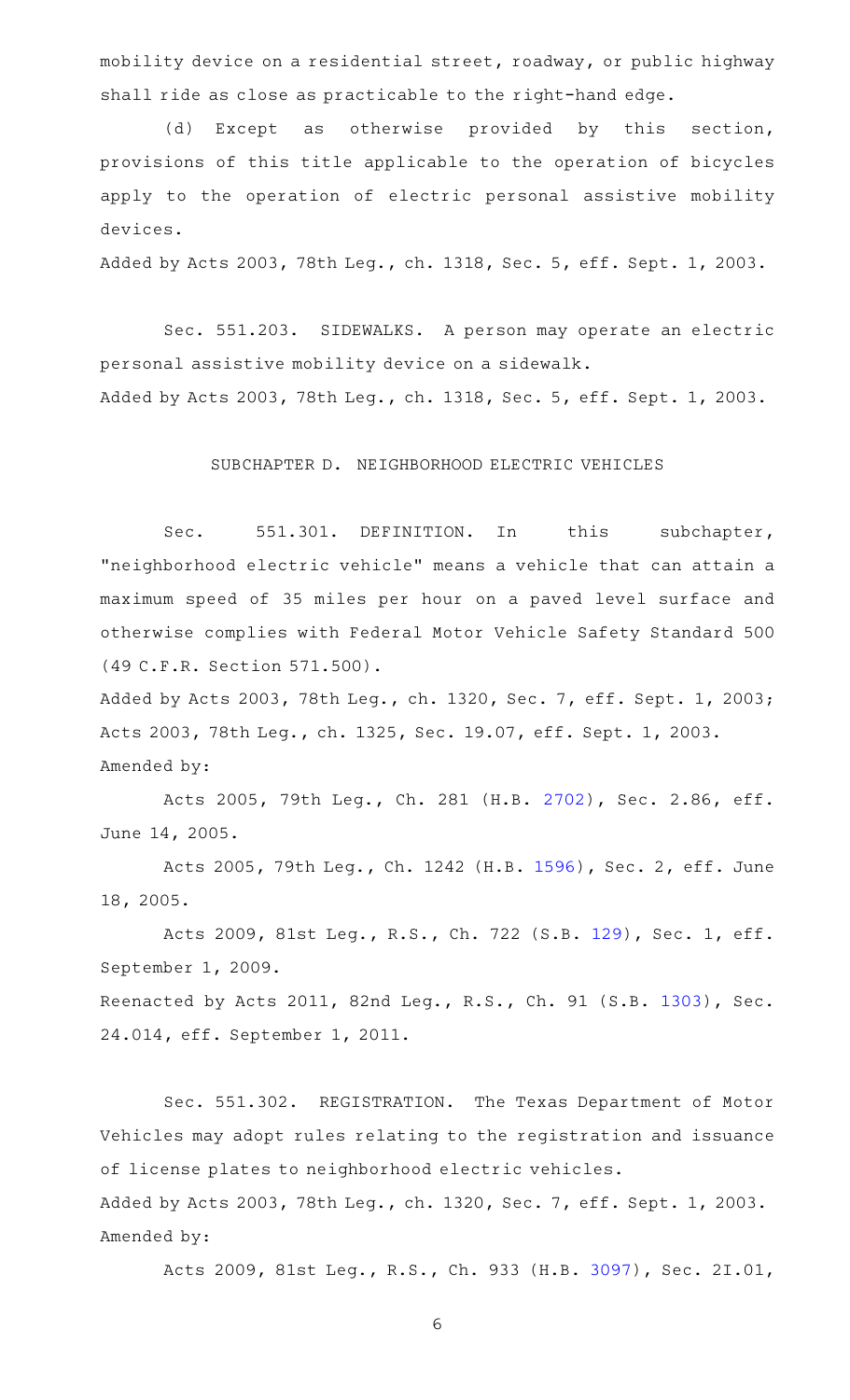Sec. 551.303. OPERATION ON ROADWAYS. (a) A neighborhood electric vehicle may be operated only on a street or highway for which the posted speed limit is 45 miles per hour or less. A neighborhood electric vehicle may cross a road or street at an intersection where the road or street has a posted speed limit of more than 45 miles per hour. A neighborhood electric vehicle may not be operated on a street or highway at a speed that exceeds the lesser of:

(1) the posted speed limit; or

(2) 35 miles per hour.

(b) A county or municipality may prohibit the operation of a neighborhood electric vehicle on a street or highway if the governing body of the county or municipality determines that the prohibition is necessary in the interest of safety.

(c) The Texas Department of Transportation may prohibit the operation of a neighborhood electric vehicle on a highway if that department determines that the prohibition is necessary in the interest of safety.

Added by Acts 2003, 78th Leg., ch. 1320, Sec. 7, eff. Sept. 1, 2003. Amended by:

Acts 2009, 81st Leg., R.S., Ch. 722 (S.B. [129](http://www.legis.state.tx.us/tlodocs/81R/billtext/html/SB00129F.HTM)), Sec. 2, eff. September 1, 2009.

Sec. 551.304. LIMITED OPERATION. (a) An operator may operate a neighborhood electric vehicle:

 $(1)$  in a master planned community:

 $(A)$  that has in place a uniform set of restrictive covenants; and

(B) for which a county or municipality has approved a plat;

(2) on a public or private beach; or

(3) on a public highway for which the posted speed limit is not more than 35 miles per hour, if the neighborhood electric vehicle is operated:

(A) during the daytime; and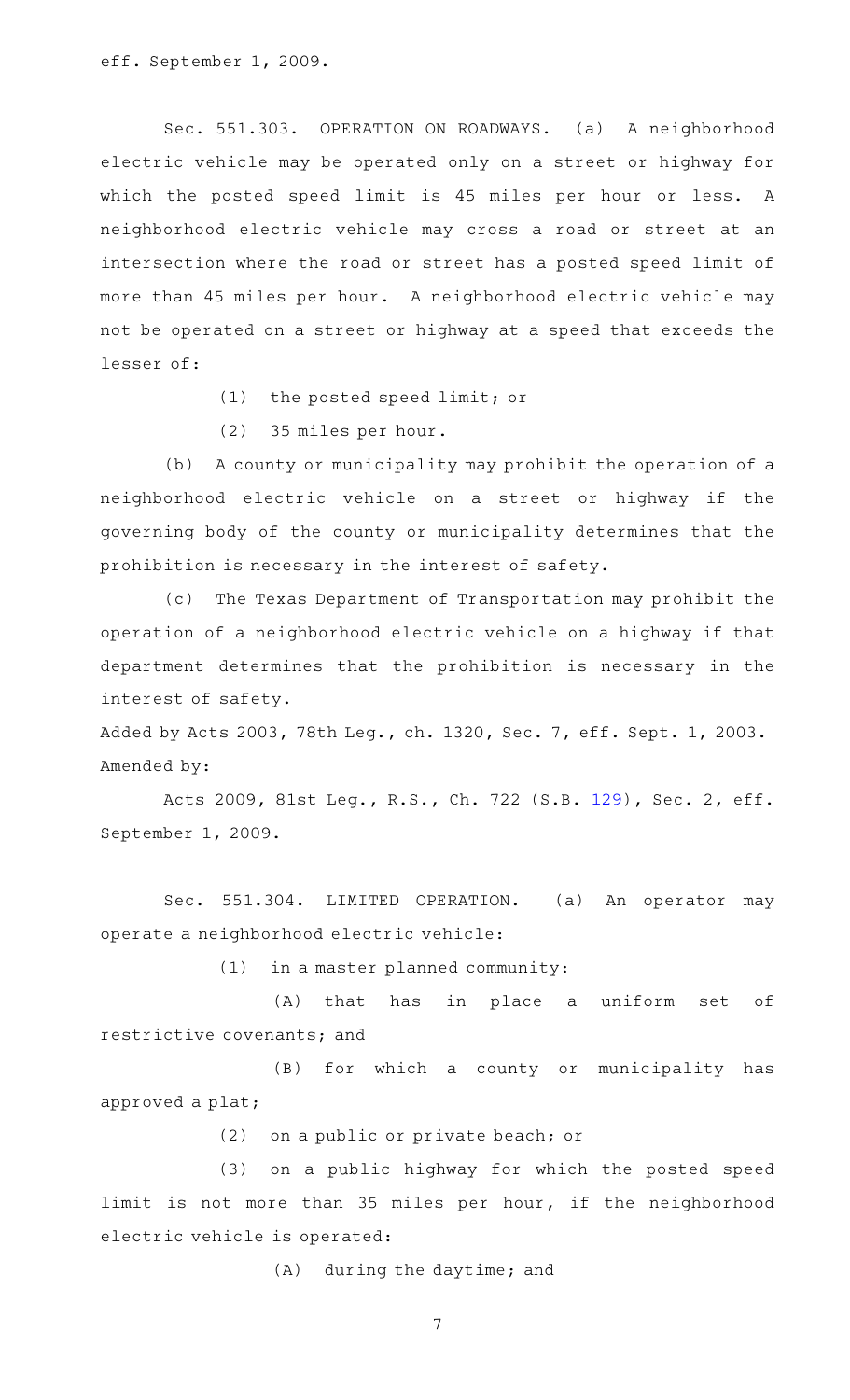(B) not more than two miles from the location where the neighborhood electric vehicle is usually parked and for transportation to or from a golf course.

(b) A person is not required to register a neighborhood electric vehicle operated in compliance with this section. Added by Acts 2013, 83rd Leg., R.S., Ch. 1135 (H.B. [2741](http://www.legis.state.tx.us/tlodocs/83R/billtext/html/HB02741F.HTM)), Sec. 94, eff. September 1, 2013.

SUBCHAPTER E. MOTOR-ASSISTED SCOOTERS

Sec. 551.351. DEFINITIONS. In this subchapter:

(1) "Motor-assisted scooter":

(A) means a self-propelled device with:

 $(i)$  at least two wheels in contact with the ground during operation;

(ii) a braking system capable of stopping the device under typical operating conditions;

(iii) a gas or electric motor not exceeding 40 cubic centimeters;

(iv) a deck designed to allow a person to stand or sit while operating the device; and

(v) the ability to be propelled by human power alone; and

(B) does not include a pocket bike or a minimotorbike.

(2) "Pocket bike or minimotorbike" means a self-propelled vehicle that is equipped with an electric motor or internal combustion engine having a piston displacement of less than 50 cubic centimeters, is designed to propel itself with not more than two wheels in contact with the ground, has a seat or saddle for the use of the operator, is not designed for use on a highway, and is ineligible for a certificate of title under Chapter [501.](http://www.statutes.legis.state.tx.us/GetStatute.aspx?Code=TN&Value=501) The term does not include:

- $(A)$  a moped or motorcycle;
- $(B)$  an electric bicycle;

 $(C)$  a motorized mobility device, as defined by Section [552A.0101;](http://www.statutes.legis.state.tx.us/GetStatute.aspx?Code=TN&Value=552A.0101)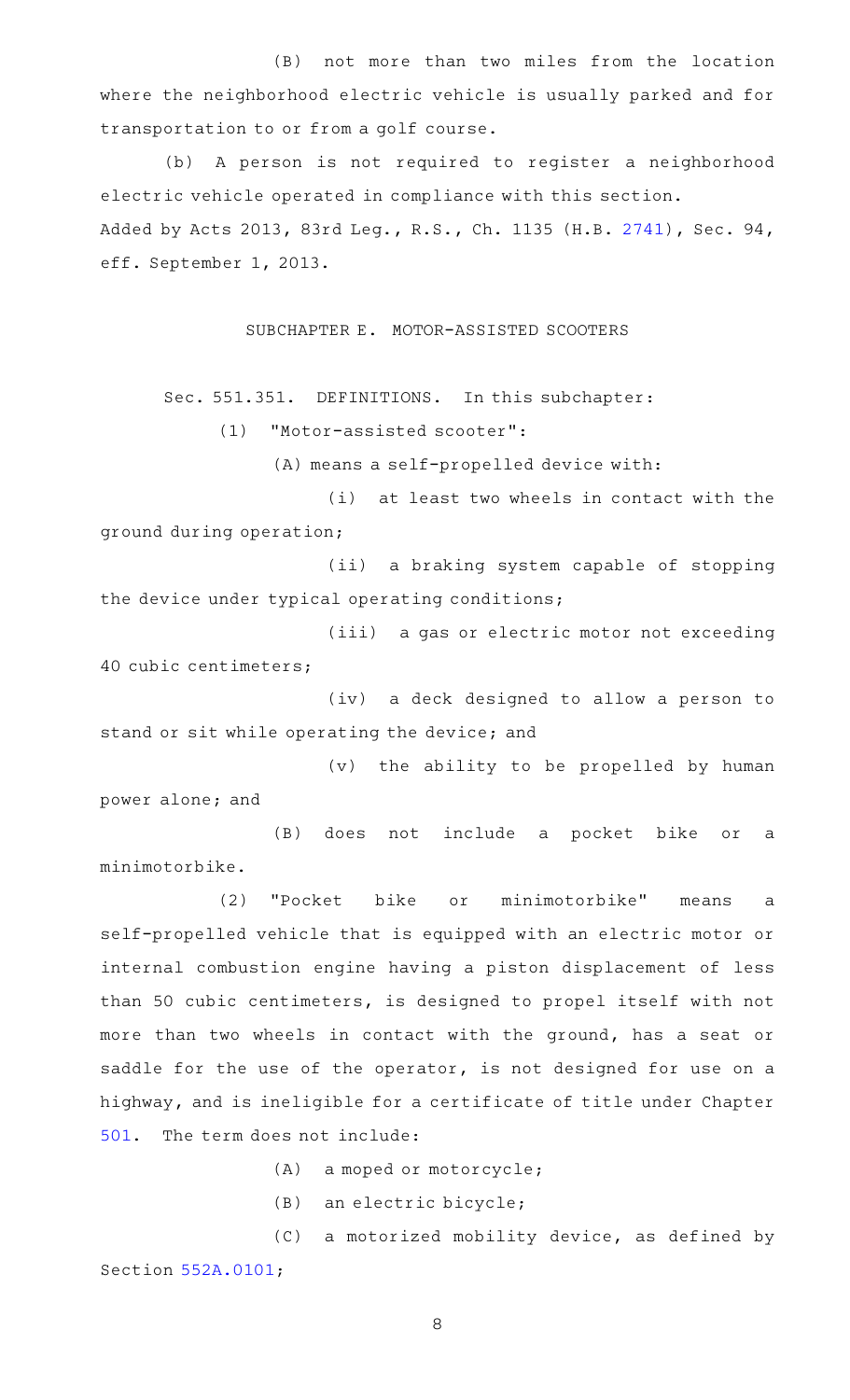(D) an electric personal assistive mobility device, as defined by Section [551.201;](http://www.statutes.legis.state.tx.us/GetStatute.aspx?Code=TN&Value=551.201) or

 $(E)$  a neighborhood electric vehicle, as defined by Section [551.301.](http://www.statutes.legis.state.tx.us/GetStatute.aspx?Code=TN&Value=551.301) Added by Acts 2005, 79th Leg., Ch. 1242 (H.B. [1596\)](http://www.legis.state.tx.us/tlodocs/79R/billtext/html/HB01596F.HTM), Sec. 3, eff.

June 18, 2005.

Amended by:

Acts 2011, 82nd Leg., R.S., Ch. 91 (S.B. [1303](http://www.legis.state.tx.us/tlodocs/82R/billtext/html/SB01303F.HTM)), Sec. 24.015, eff. September 1, 2011.

Acts 2019, 86th Leg., R.S., Ch. 612 (S.B. [969](http://www.legis.state.tx.us/tlodocs/86R/billtext/html/SB00969F.HTM)), Sec. 5, eff. June 10, 2019.

Acts 2019, 86th Leg., R.S., Ch. 882 (H.B. [3171\)](http://www.legis.state.tx.us/tlodocs/86R/billtext/html/HB03171F.HTM), Sec. 2.18, eff. September 1, 2019.

Sec. 551.352. OPERATION ON ROADWAYS OR SIDEWALKS. (a) A motor-assisted scooter may be operated only on a street or highway for which the posted speed limit is 35 miles per hour or less. The motor-assisted scooter may cross a road or street at an intersection where the road or street has a posted speed limit of more than 35 miles per hour.

(b) A county or municipality may prohibit the operation of a motor-assisted scooter on a street, highway, or sidewalk if the governing body of the county or municipality determines that the prohibition is necessary in the interest of safety.

(c) The department may prohibit the operation of a motor-assisted scooter on a highway if it determines that the prohibition is necessary in the interest of safety.

(d) A person may operate a motor-assisted scooter on a path set aside for the exclusive operation of bicycles or on a sidewalk. Except as otherwise provided by this section, a provision of this title applicable to the operation of a bicycle applies to the operation of a motor-assisted scooter.

(e) A provision of this title applicable to a motor vehicle does not apply to a motor-assisted scooter. Added by Acts 2005, 79th Leg., Ch. 1242 (H.B. [1596\)](http://www.legis.state.tx.us/tlodocs/79R/billtext/html/HB01596F.HTM), Sec. 3, eff. June 18, 2005.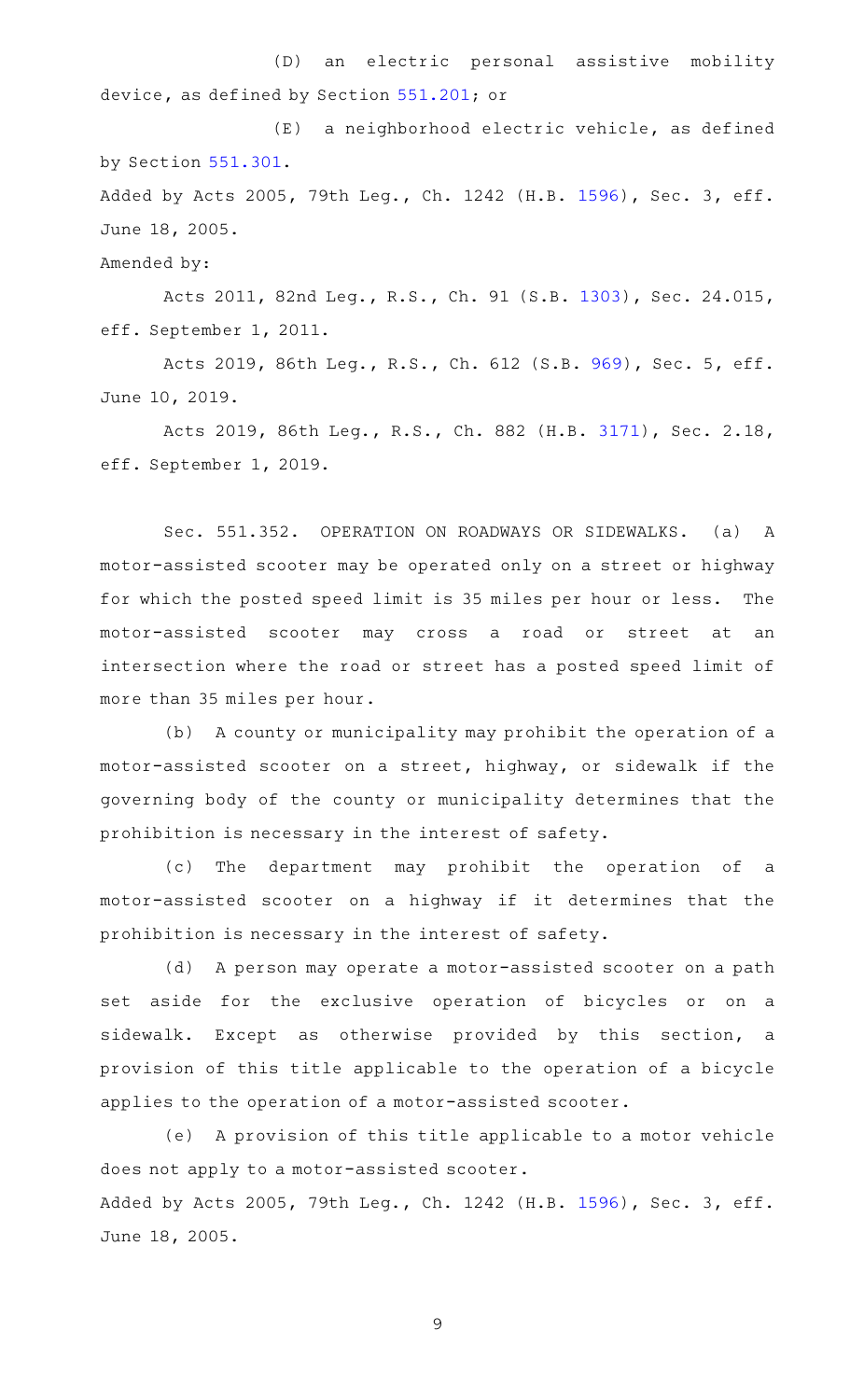Sec. 551.353. APPLICATION OF SUBCHAPTER TO POCKET BIKE OR MINIMOTORBIKE. This subchapter may not be construed to authorize the operation of a pocket bike or minimotorbike on any:

(1) highway, road, or street;

(2) path set aside for the exclusive operation of bicycles; or

 $(3)$  sidewalk.

Transferred and redesignated from Transportation Code, Section 551.304 by Acts 2011, 82nd Leg., R.S., Ch. 91 (S.B. [1303](http://www.legis.state.tx.us/tlodocs/82R/billtext/html/SB01303F.HTM)), Sec. 27.001(64), eff. September 1, 2011.

#### SUBCHAPTER F. GOLF CARTS

Sec. 551.401. DEFINITION. In this subchapter, "golf cart" means a motor vehicle designed by the manufacturer primarily for use on a golf course.

Added by Acts 2009, 81st Leg., R.S., Ch. 1136 (H.B. [2553](http://www.legis.state.tx.us/tlodocs/81R/billtext/html/HB02553F.HTM)), Sec. 10, eff. September 1, 2009.

Amended by:

Acts 2011, 82nd Leg., R.S., Ch. 1296 (H.B. [2357](http://www.legis.state.tx.us/tlodocs/82R/billtext/html/HB02357F.HTM)), Sec. 239, eff. January 1, 2012.

Acts 2017, 85th Leg., R.S., Ch. 1052 (H.B. [1956](http://www.legis.state.tx.us/tlodocs/85R/billtext/html/HB01956F.HTM)), Sec. 22(1), eff. September 1, 2017.

Acts 2019, 86th Leg., R.S., Ch. 1233 (H.B. [1548](http://www.legis.state.tx.us/tlodocs/86R/billtext/html/HB01548F.HTM)), Sec. 16, eff. June 14, 2019.

Sec. 551.402. REGISTRATION NOT AUTHORIZED; LICENSE PLATES. (a) The Texas Department of Motor Vehicles may not register a golf cart for operation on a highway regardless of whether any alteration has been made to the golf cart.

(b) A person may operate a golf cart on a highway in a manner authorized by this subchapter only if the vehicle displays a license plate issued under this section.

(c) The Texas Department of Motor Vehicles:

(1) shall by rule establish a procedure to issue license plates for golf carts; and

(2) may charge a fee not to exceed \$10 for the cost of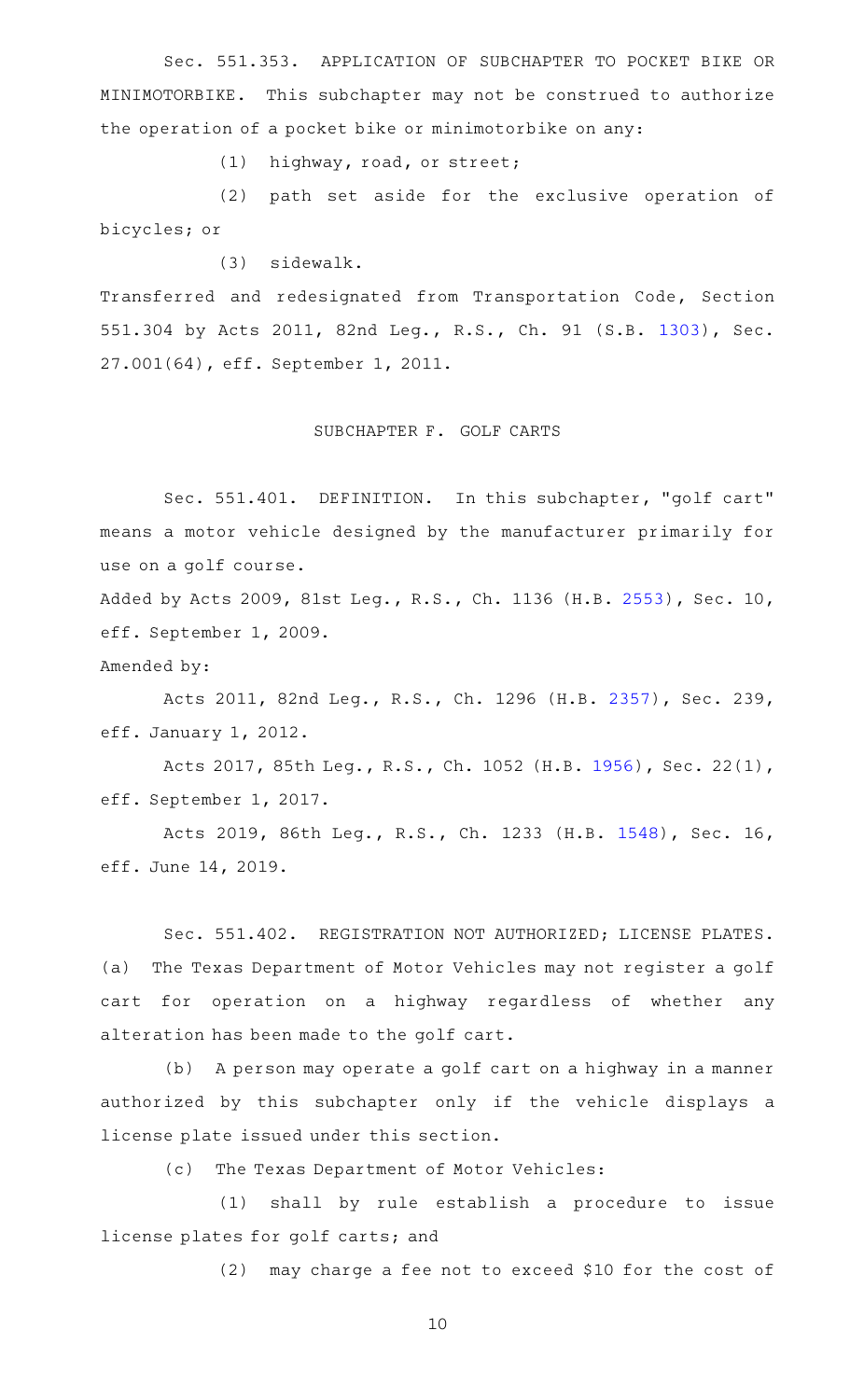the license plate, to be deposited to the credit of the Texas Department of Motor Vehicles fund.

(d) A golf cart license plate does not expire. A person who becomes the owner of a golf cart for which the previous owner obtained a license plate may not use the previous owner 's license plate.

Added by Acts 2009, 81st Leg., R.S., Ch. 1136 (H.B. [2553](http://www.legis.state.tx.us/tlodocs/81R/billtext/html/HB02553F.HTM)), Sec. 10, eff. September 1, 2009.

### Amended by:

Acts 2013, 83rd Leg., R.S., Ch. 877 (H.B. [719](http://www.legis.state.tx.us/tlodocs/83R/billtext/html/HB00719F.HTM)), Sec. 1, eff. June 14, 2013.

Acts 2013, 83rd Leg., R.S., Ch. 1135 (H.B. [2741](http://www.legis.state.tx.us/tlodocs/83R/billtext/html/HB02741F.HTM)), Sec. 95, eff. September 1, 2013.

Acts 2019, 86th Leg., R.S., Ch. 1233 (H.B. [1548](http://www.legis.state.tx.us/tlodocs/86R/billtext/html/HB01548F.HTM)), Sec. 17, eff. June 14, 2019.

Sec. 551.403. OPERATION AUTHORIZED IN CERTAIN AREAS. (a) An operator may operate a golf cart:

 $(1)$  in a master planned community:

 $(A)$  that is a residential subdivision as defined by Section [209.002](http://www.statutes.legis.state.tx.us/GetStatute.aspx?Code=PR&Value=209.002)(9), Property Code, or has in place a uniform set of restrictive covenants; and

(B) for which a county or municipality has approved one or more plats;

(2) on a public or private beach that is open to vehicular traffic; or

(3) on a highway for which the posted speed limit is not more than 35 miles per hour, if the golf cart is operated:

 $(A)$  during the daytime; and

(B) not more than five miles from the location where the golf cart is usually parked and for transportation to or from a golf course.

(b) Notwithstanding Section  $551.402(b)$  $551.402(b)$ , a person may operate a golf cart in a master planned community described by Subsection (a) without a golf cart license plate on a highway for which the posted speed limit is not more than 35 miles per hour, including through an intersection of a highway for which the posted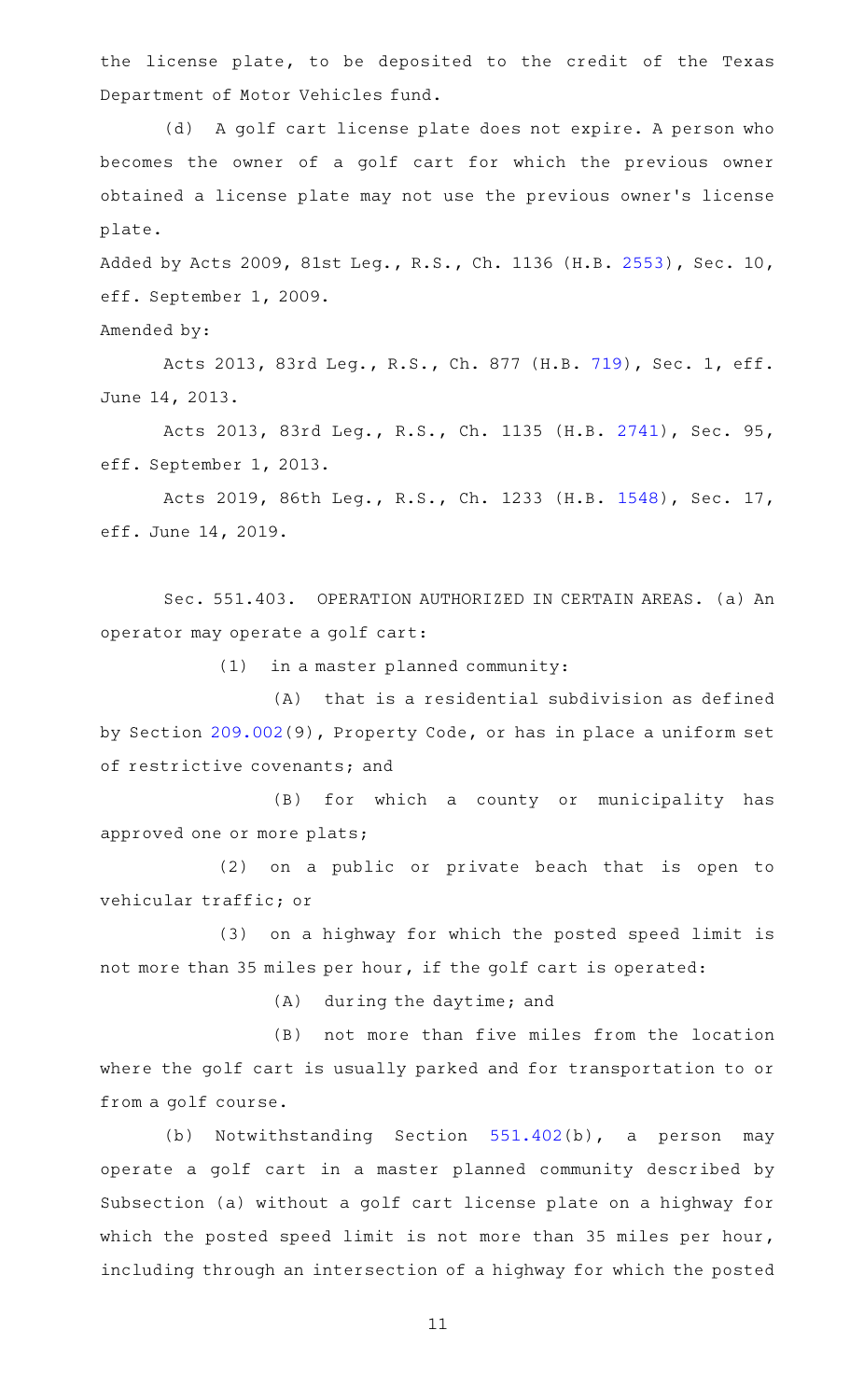speed limit is more than 35 miles per hour.

Added by Acts 2009, 81st Leg., R.S., Ch. 1136 (H.B. [2553](http://www.legis.state.tx.us/tlodocs/81R/billtext/html/HB02553F.HTM)), Sec. 10, eff. September 1, 2009.

Amended by:

Acts 2019, 86th Leg., R.S., Ch. 1233 (H.B. [1548](http://www.legis.state.tx.us/tlodocs/86R/billtext/html/HB01548F.HTM)), Sec. 18, eff. June 14, 2019.

Acts 2021, 87th Leg., R.S., Ch. 652 (H.B. [1281](http://www.legis.state.tx.us/tlodocs/87R/billtext/html/HB01281F.HTM)), Sec. 1, eff. June 15, 2021.

Sec. 551.4031. PROHIBITION OF OPERATION ON HIGHWAY BY MUNICIPALITY, COUNTY, OR DEPARTMENT. (a) A county or municipality may prohibit the operation of a golf cart on a highway under Section [551.403](http://www.statutes.legis.state.tx.us/GetStatute.aspx?Code=TN&Value=551.403) if the governing body of the county or municipality determines that the prohibition is necessary in the interest of safety.

(b) The Texas Department of Transportation may prohibit the operation of a golf cart on a highway under Section [551.403](http://www.statutes.legis.state.tx.us/GetStatute.aspx?Code=TN&Value=551.403) if the department determines that the prohibition is necessary in the interest of safety.

Added by Acts 2019, 86th Leg., R.S., Ch. 1233 (H.B. [1548](http://www.legis.state.tx.us/tlodocs/86R/billtext/html/HB01548F.HTM)), Sec. 18, eff. June 14, 2019.

Amended by:

Acts 2021, 87th Leg., R.S., Ch. 652 (H.B. [1281](http://www.legis.state.tx.us/tlodocs/87R/billtext/html/HB01281F.HTM)), Sec. 2, eff. June 15, 2021.

Sec. 551.404. OPERATION ON HIGHWAY AUTHORIZED BY MUNICIPALITY OR CERTAIN COUNTIES. (a) In addition to the operation authorized by Section [551.403,](http://www.statutes.legis.state.tx.us/GetStatute.aspx?Code=TN&Value=551.403) the governing body of a municipality may allow an operator to operate a golf cart on all or part of a highway that:

 $(1)$  is in the corporate boundaries of the municipality; and

(2) has a posted speed limit of not more than 35 miles per hour.

(b) In addition to the operation authorized by Section [551.403,](http://www.statutes.legis.state.tx.us/GetStatute.aspx?Code=TN&Value=551.403) the commissioners court of a county described by Subsection (c) may allow an operator to operate a golf cart on all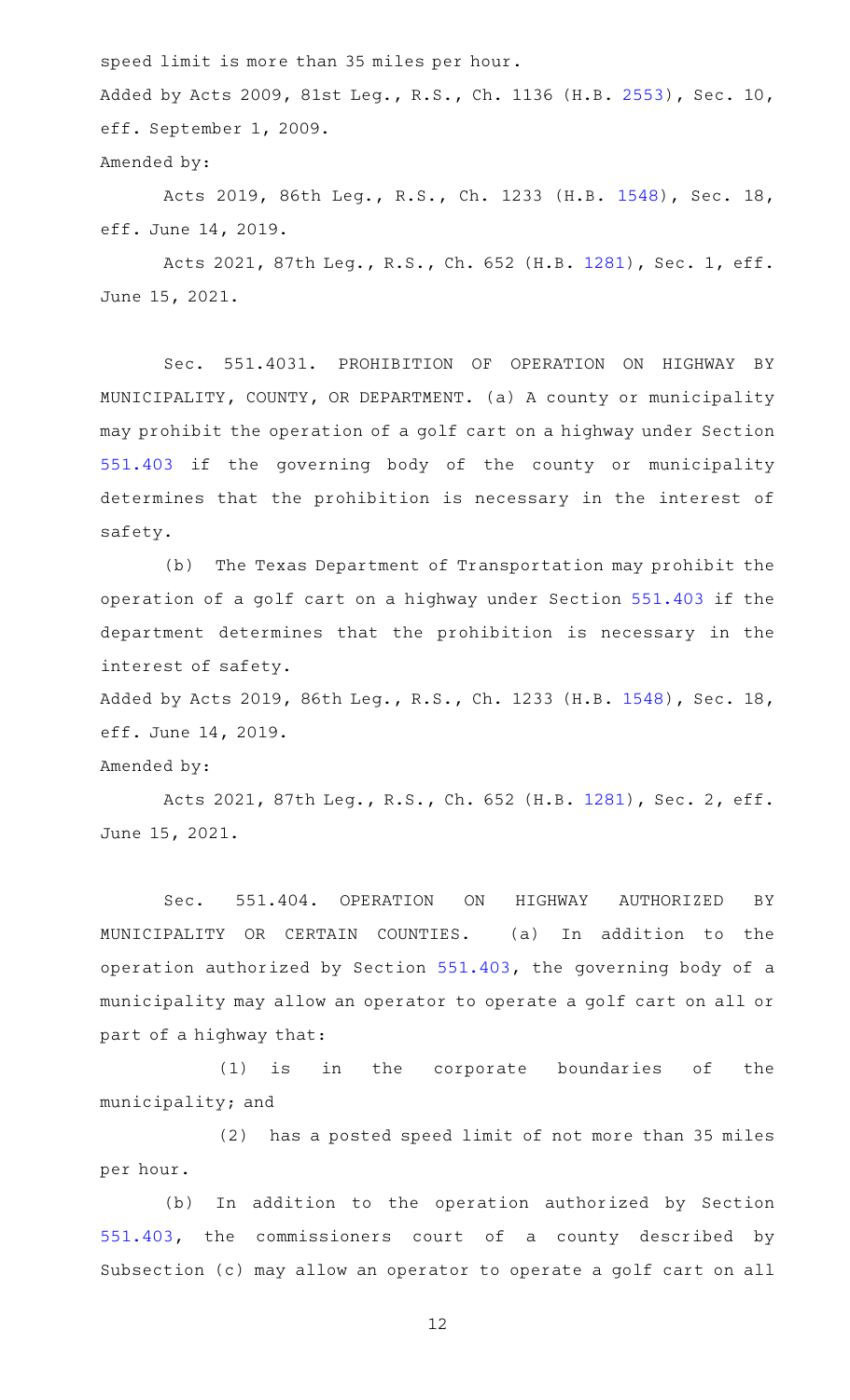or part of a highway that:

(1) is located in the unincorporated area of the county; and

(2) has a speed limit of not more than 35 miles per hour.

(c) Subsection (b) applies only to a county that:

(1) borders or contains a portion of the Red River; or

(2) borders the Gulf of Mexico and has a population of less than 500,000.

Added by Acts 2009, 81st Leg., R.S., Ch. 1136 (H.B. [2553](http://www.legis.state.tx.us/tlodocs/81R/billtext/html/HB02553F.HTM)), Sec. 10, eff. September 1, 2009.

Amended by:

Acts 2011, 82nd Leg., R.S., Ch. 1296 (H.B. [2357](http://www.legis.state.tx.us/tlodocs/82R/billtext/html/HB02357F.HTM)), Sec. 241, eff. January 1, 2012.

Acts 2013, 83rd Leg., R.S., Ch. 877 (H.B. [719](http://www.legis.state.tx.us/tlodocs/83R/billtext/html/HB00719F.HTM)), Sec. 2, eff. June 14, 2013.

Acts 2017, 85th Leg., R.S., Ch. 171 (H.B. [2968](http://www.legis.state.tx.us/tlodocs/85R/billtext/html/HB02968F.HTM)), Sec. 1, eff. May 26, 2017.

Acts 2017, 85th Leg., R.S., Ch. 1052 (H.B. [1956](http://www.legis.state.tx.us/tlodocs/85R/billtext/html/HB01956F.HTM)), Sec. 2, eff. September 1, 2017.

Acts 2019, 86th Leg., R.S., Ch. 1233 (H.B. [1548](http://www.legis.state.tx.us/tlodocs/86R/billtext/html/HB01548F.HTM)), Sec. 19, eff. June 14, 2019.

Acts 2021, 87th Leg., R.S., Ch. 652 (H.B. [1281](http://www.legis.state.tx.us/tlodocs/87R/billtext/html/HB01281F.HTM)), Sec. 3, eff. June 15, 2021.

Sec. 551.4041. EQUIPMENT. A golf cart operated under Section [551.404](http://www.statutes.legis.state.tx.us/GetStatute.aspx?Code=TN&Value=551.404) must have the following equipment:

- (1) headlamps;
- $(2)$  taillamps;
- (3) reflectors;
- $(4)$  parking brake; and
- (5) mirrors.

Added by Acts 2019, 86th Leg., R.S., Ch. 1233 (H.B. [1548](http://www.legis.state.tx.us/tlodocs/86R/billtext/html/HB01548F.HTM)), Sec. 19, eff. June 14, 2019.

Sec. 551.405. CROSSING INTERSECTIONS. A golf cart may cross a highway at an intersection, including an intersection with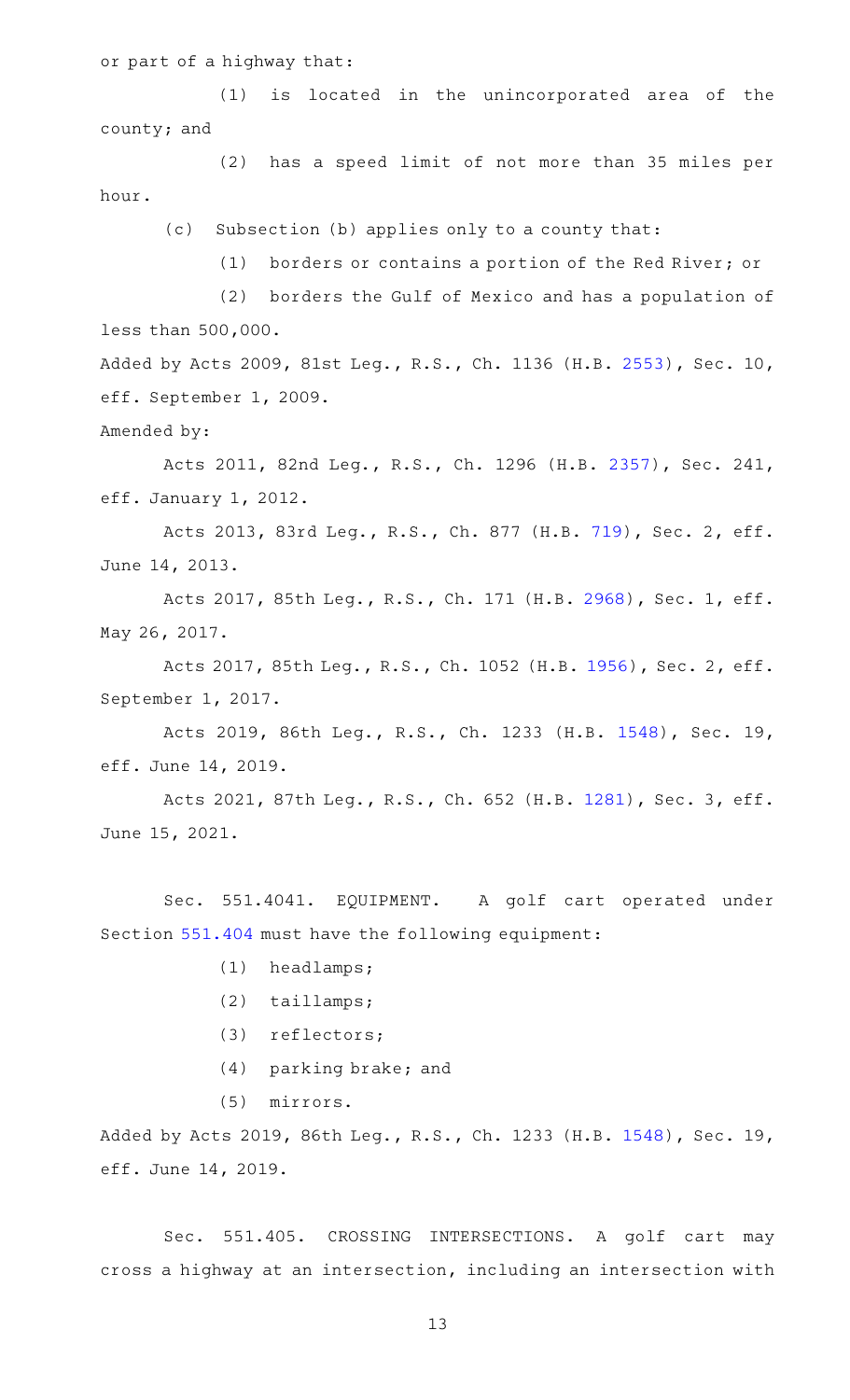a highway that has a posted speed limit of more than 35 miles per hour.

Added by Acts 2009, 81st Leg., R.S., Ch. 1136 (H.B. [2553](http://www.legis.state.tx.us/tlodocs/81R/billtext/html/HB02553F.HTM)), Sec. 10, eff. September 1, 2009.

Amended by:

Acts 2019, 86th Leg., R.S., Ch. 1233 (H.B. [1548](http://www.legis.state.tx.us/tlodocs/86R/billtext/html/HB01548F.HTM)), Sec. 20, eff. June 14, 2019.

SUBCHAPTER G. PACKAGE DELIVERY VEHICLES

Sec. 551.451. DEFINITIONS. In this subchapter:

(1) Repealed by Acts 2019, 86th Leg., R.S., Ch. 1233 (H.B. [1548\)](http://www.legis.state.tx.us/tlodocs/86R/billtext/html/HB01548F.HTM), Sec. 41(3), eff. June 14, 2019.

(2) "Golf cart" has the meaning assigned by Section [551.401.](http://www.statutes.legis.state.tx.us/GetStatute.aspx?Code=TN&Value=551.401)

(3) "Motor carrier" has the meaning assigned by Section [643.001.](http://www.statutes.legis.state.tx.us/GetStatute.aspx?Code=TN&Value=643.001)

(4) "Neighborhood electric vehicle" has the meaning assigned by Section [551.301](http://www.statutes.legis.state.tx.us/GetStatute.aspx?Code=TN&Value=551.301).

(4-a) "Off-highway vehicle" has the meaning assigned by Section [551A.001](http://www.statutes.legis.state.tx.us/GetStatute.aspx?Code=TN&Value=551A.001).

(5) "Public highway" has the meaning assigned by Section [502.001.](http://www.statutes.legis.state.tx.us/GetStatute.aspx?Code=TN&Value=502.001)

(6) Repealed by Acts 2019, 86th Leg., R.S., Ch. 1233 (H.B. [1548\)](http://www.legis.state.tx.us/tlodocs/86R/billtext/html/HB01548F.HTM), Sec. 41(3), eff. June 14, 2019.

(7) Repealed by Acts 2019, 86th Leg., R.S., Ch. 1233 (H.B. [1548\)](http://www.legis.state.tx.us/tlodocs/86R/billtext/html/HB01548F.HTM), Sec. 41(3), eff. June 14, 2019. Added by Acts 2017, 85th Leg., R.S., Ch. 119 (H.B. [561](http://www.legis.state.tx.us/tlodocs/85R/billtext/html/HB00561F.HTM)), Sec. 1,

Amended by:

eff. May 26, 2017.

Acts 2019, 86th Leg., R.S., Ch. 1233 (H.B. [1548](http://www.legis.state.tx.us/tlodocs/86R/billtext/html/HB01548F.HTM)), Sec. 21, eff. June 14, 2019.

Acts 2019, 86th Leg., R.S., Ch. 1233 (H.B. [1548](http://www.legis.state.tx.us/tlodocs/86R/billtext/html/HB01548F.HTM)), Sec. 41(3), eff. June 14, 2019.

Sec. 551.452. LICENSE PLATES FOR PACKAGE DELIVERY VEHICLES. (a) The Texas Department of Motor Vehicles may issue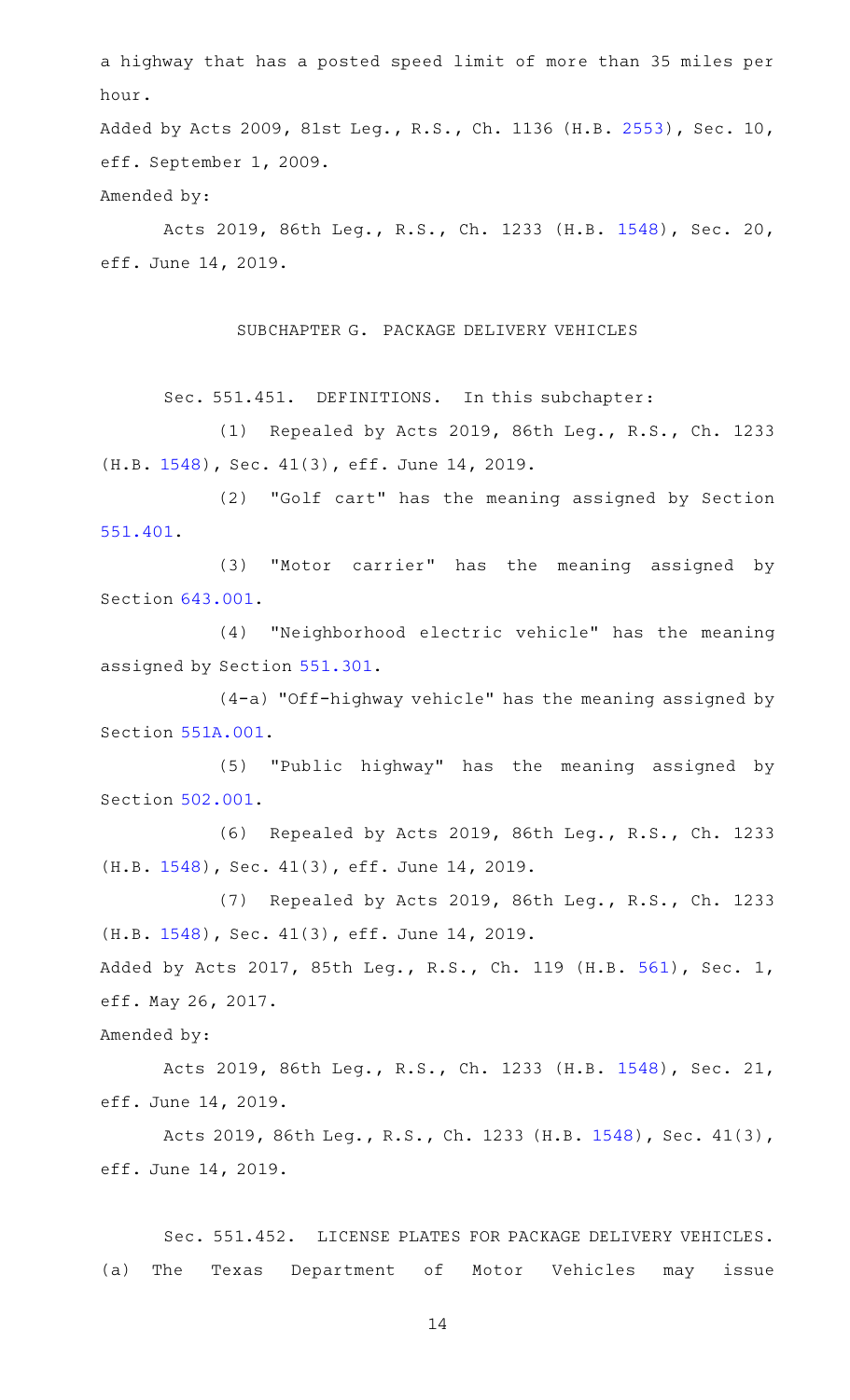distinguishing license plates for a vehicle operated by a motor carrier for the purpose of picking up and delivering mail, parcels, and packages if the vehicle:

(1) is a golf cart, a neighborhood electric vehicle, or an off-highway vehicle; and

(2) is equipped with headlamps, taillamps, reflectors, a parking brake, and mirrors, in addition to any other equipment required by law.

(b) The Texas Department of Motor Vehicles by rule shall establish a procedure to issue the license plates to be used only for operation in accordance with this subchapter.

(c) The license plates must include the words "Package Delivery."

(d) The Texas Department of Motor Vehicles may charge a license plate fee not to exceed \$25 annually to be deposited to the credit of the Texas Department of Motor Vehicles fund. Added by Acts 2017, 85th Leg., R.S., Ch. 119 (H.B. [561](http://www.legis.state.tx.us/tlodocs/85R/billtext/html/HB00561F.HTM)), Sec. 1,

eff. May 26, 2017.

Amended by:

Acts 2019, 86th Leg., R.S., Ch. 1233 (H.B. [1548](http://www.legis.state.tx.us/tlodocs/86R/billtext/html/HB01548F.HTM)), Sec. 22, eff. June 14, 2019.

Sec. 551.453. LIMITED OPERATION. (a) A motor carrier may operate, for the purpose of picking up or delivering mail, parcels, or packages, a vehicle bearing license plates issued under Section [551.452](http://www.statutes.legis.state.tx.us/GetStatute.aspx?Code=TN&Value=551.452) on a public highway that is not an interstate or a limited-access or controlled-access highway and that has a speed limit of not more than 35 miles per hour.

(b) The Department of Motor Vehicles may not require the registration of a vehicle operated under Subsection (a) unless the registration is required by other law. Added by Acts 2017, 85th Leg., R.S., Ch. 119 (H.B. [561](http://www.legis.state.tx.us/tlodocs/85R/billtext/html/HB00561F.HTM)), Sec. 1, eff. May 26, 2017.

Sec. 551.454. OPERATION ON PROPERTY OF SUBDIVISION OR  $COMDOMINIUM.$  (a) In this section:

(1) "Condominium" has the meaning assigned by Section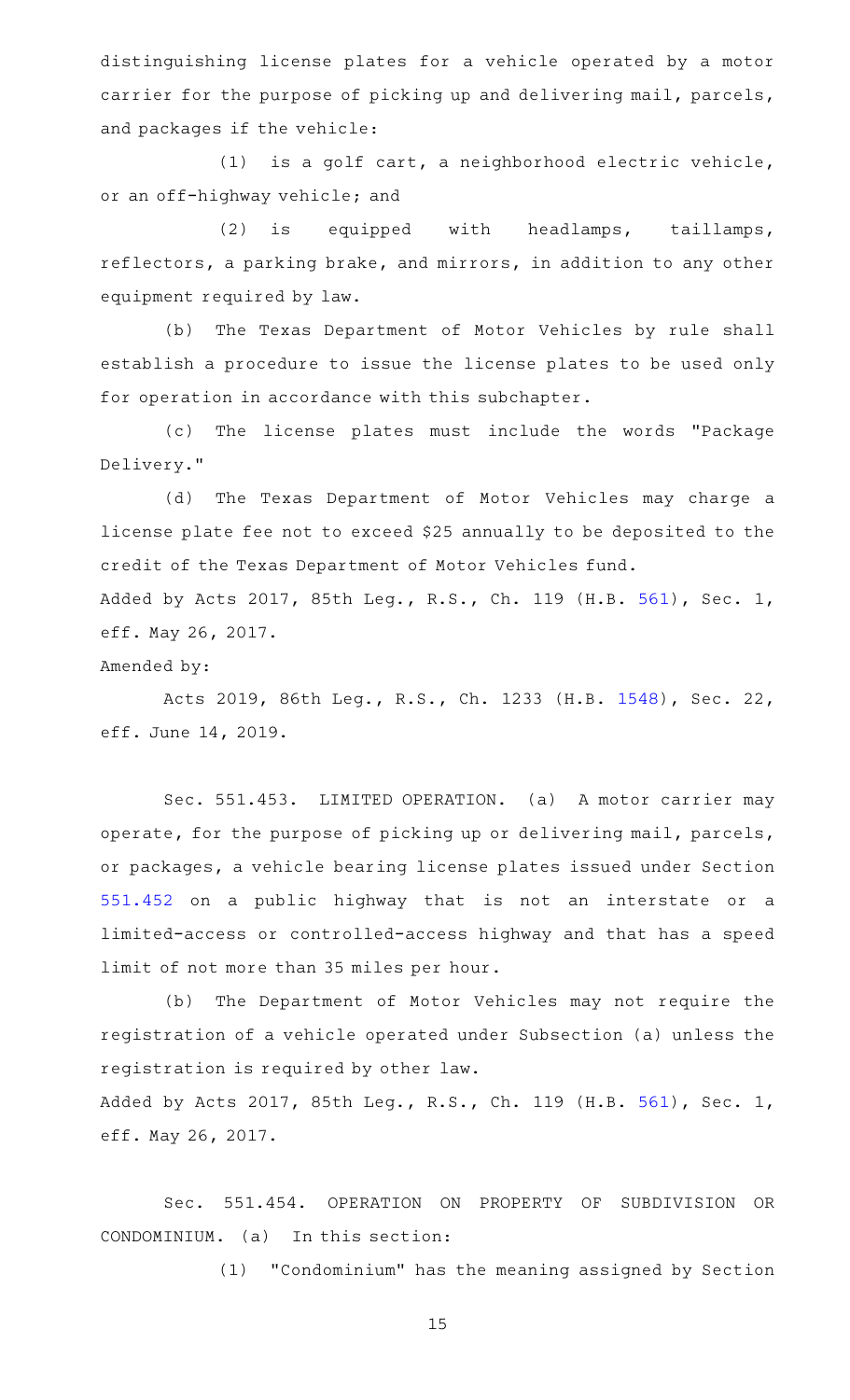[82.003](http://www.statutes.legis.state.tx.us/GetStatute.aspx?Code=PR&Value=82.003), Property Code.

(2) "Declaration" has the meaning assigned by Section [82.003](http://www.statutes.legis.state.tx.us/GetStatute.aspx?Code=PR&Value=82.003), Property Code.

(3) "Property owners' association" has the meaning assigned by Section [202.001](http://www.statutes.legis.state.tx.us/GetStatute.aspx?Code=PR&Value=202.001), Property Code.

(4) "Restrictions" has the meaning assigned by Section [209.002,](http://www.statutes.legis.state.tx.us/GetStatute.aspx?Code=PR&Value=209.002) Property Code.

(5) "Subdivision" has the meaning assigned by Section [209.002,](http://www.statutes.legis.state.tx.us/GetStatute.aspx?Code=PR&Value=209.002) Property Code.

(b) A property owners' association may adopt reasonable safety and use rules for the operation, for the purpose of picking up or delivering mail, parcels, or packages, of a vehicle bearing license plates issued under Section [551.452](http://www.statutes.legis.state.tx.us/GetStatute.aspx?Code=TN&Value=551.452) on the property of a subdivision or condominium managed or regulated by the association.

(c) A motor carrier may operate, for the purpose of picking up or delivering mail, parcels, or packages, a vehicle bearing license plates issued under Section [551.452](http://www.statutes.legis.state.tx.us/GetStatute.aspx?Code=TN&Value=551.452) on the property of a subdivision subject to restrictions or a condominium that has in place a declaration, in a manner that complies with any applicable rules adopted by a property owners' association that manages or regulates the subdivision or condominium.

Added by Acts 2017, 85th Leg., R.S., Ch. 119 (H.B. [561](http://www.legis.state.tx.us/tlodocs/85R/billtext/html/HB00561F.HTM)), Sec. 1, eff. May 26, 2017.

Sec. 551.455. OPERATION IN MUNICIPALITIES AND COUNTIES. (a) In addition to the operation authorized by Sections [551.453](http://www.statutes.legis.state.tx.us/GetStatute.aspx?Code=TN&Value=551.453) and [551.454](http://www.statutes.legis.state.tx.us/GetStatute.aspx?Code=TN&Value=551.454), the governing body of a municipality may allow a motor carrier to operate, for the purpose of picking up or delivering mail, parcels, or packages, a vehicle bearing license plates issued under Section [551.452](http://www.statutes.legis.state.tx.us/GetStatute.aspx?Code=TN&Value=551.452) on all or part of a public highway that:

 $(1)$  is in the corporate boundaries of the municipality; and

(2) has a speed limit of not more than 35 miles per hour.

(b) In addition to the operation authorized by Sections [551.453](http://www.statutes.legis.state.tx.us/GetStatute.aspx?Code=TN&Value=551.453) and [551.454](http://www.statutes.legis.state.tx.us/GetStatute.aspx?Code=TN&Value=551.454), a county commissioners court may allow a motor carrier to operate, for the purpose of picking up or delivering